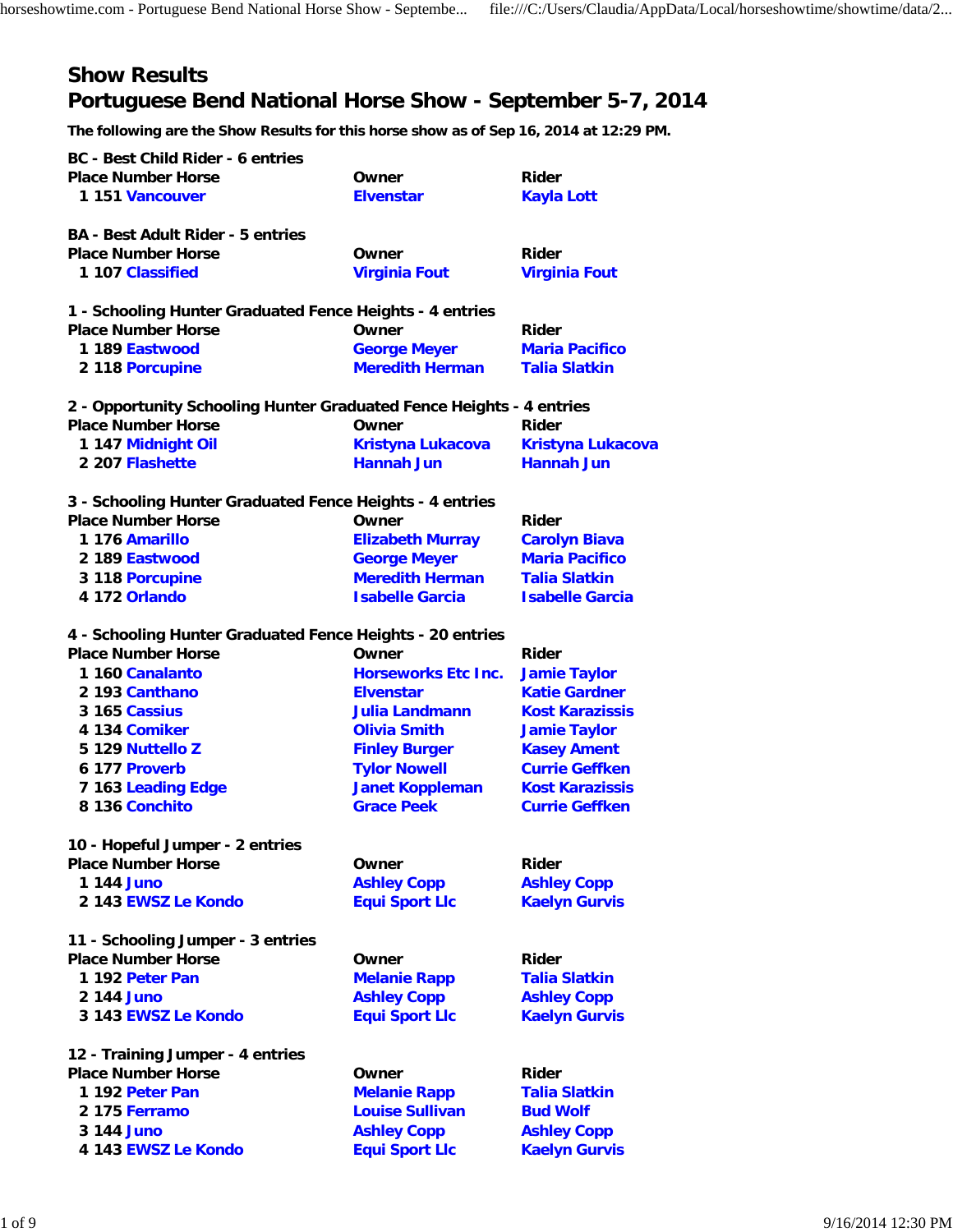#### **19c - Children's/Adult Amateur Hunters (Combined 19,31,35) - 6 entries**

| <b>Place Number Horse</b> | Owner                  | Rider                  |
|---------------------------|------------------------|------------------------|
| 1 178 Corinna             | <b>Harriet Posner</b>  | <b>Harriet Posner</b>  |
| 2 172 Orlando             | <b>Isabelle Garcia</b> | <b>Isabelle Garcia</b> |
| 3 179 Skyfall             | <b>Harriet Posner</b>  | <b>Harriet Posner</b>  |
| 4 189 Eastwood            | <b>George Meyer</b>    | <b>Maria Pacifico</b>  |
| 5 118 Porcupine           | <b>Meredith Herman</b> | <b>Talia Slatkin</b>   |

**20c - Children's/Adult Amateur Hunters (Combined 20,32,36) - 6 entries**

| <b>Place Number Horse</b> | Owner                    | Rider                  |
|---------------------------|--------------------------|------------------------|
| 1 178 Corinna             | <b>Harriet Posner</b>    | <b>Harriet Posner</b>  |
| 2 194 Debonair            | <b>Katherine Schwarz</b> | <b>Victoria Friend</b> |
| 3 172 Orlando             | <b>Isabelle Garcia</b>   | <b>Isabelle Garcia</b> |
| 4 189 Eastwood            | <b>George Meyer</b>      | <b>Maria Pacifico</b>  |
| 5 118 Porcupine           | <b>Meredith Herman</b>   | <b>Talia Slatkin</b>   |
| 6 179 Skyfall             | <b>Harriet Posner</b>    | <b>Harriet Posner</b>  |

### **21c - Children's/Adult Amateur Hunters (Combined 21,33,37) - 6 entries**

| <b>Place Number Horse</b><br>Owner<br>Rider |                        |
|---------------------------------------------|------------------------|
| 1 172 Orlando<br><b>Isabelle Garcia</b>     | <b>Isabelle Garcia</b> |
| 2 194 Debonair<br><b>Katherine Schwarz</b>  | <b>Victoria Friend</b> |
| 3 179 Skyfall<br><b>Harriet Posner</b>      | <b>Harriet Posner</b>  |
| 4 189 Eastwood<br><b>George Meyer</b>       | <b>Maria Pacifico</b>  |
| <b>Meredith Herman</b><br>5 118 Porcupine   | <b>Talia Slatkin</b>   |
| 6 178 Corinna<br><b>Harriet Posner</b>      | <b>Harriet Posner</b>  |

### **22c - Children's/Adult Amateur Hunters Under Saddle (Combined 22,34,38) - 7 entries**

| <b>Place Number Horse</b> | Owner                    | <b>Rider</b>           |
|---------------------------|--------------------------|------------------------|
| 1 179 Skyfall             | <b>Harriet Posner</b>    | <b>Harriet Posner</b>  |
| 2 178 Corinna             | <b>Harriet Posner</b>    | <b>Harriet Posner</b>  |
| 3 194 Debonair            | <b>Katherine Schwarz</b> | <b>Victoria Friend</b> |
| 4 118 Porcupine           | <b>Meredith Herman</b>   | <b>Talia Slatkin</b>   |
| 5 172 Orlando             | <b>Isabelle Garcia</b>   | <b>Isabelle Garcia</b> |
| 6 189 Eastwood            | <b>George Meyer</b>      | <b>Maria Pacifico</b>  |
| 7 159 Blazing In Time     | <b>Cayuela Petak</b>     | <b>Cayuela Petak</b>   |

#### **23c - Low Children's-A/A Hunters (Combined 23,114) - 4 entries**

| <b>Place Number Horse</b> | Owner                  | Rider                 |
|---------------------------|------------------------|-----------------------|
| 1 178 Corinna             | <b>Harriet Posner</b>  | <b>Harriet Posner</b> |
| 2 191 Oasis               | <b>Kennedy Sweeney</b> | <b>Olivia Byrne</b>   |
| 3 179 Skyfall             | <b>Harriet Posner</b>  | <b>Harriet Posner</b> |

#### **24c - Low Children's A/A Hunters (Combined 24,115) - 4 entries**

| <b>Place Number Horse</b> | Owner                  | Rider                 |
|---------------------------|------------------------|-----------------------|
| 1 178 Corinna             | <b>Harriet Posner</b>  | <b>Harriet Posner</b> |
| 2 191 Oasis               | <b>Kennedy Sweeney</b> | <b>Olivia Byrne</b>   |
| 3 179 Skyfall             | <b>Harriet Posner</b>  | <b>Harriet Posner</b> |
|                           |                        |                       |

| 25c - Low Children's/Adult Amateur Hunters (Combined 25,116) - 4 entries |                       |
|--------------------------------------------------------------------------|-----------------------|
| Owner                                                                    | Rider                 |
| <b>Harriet Posner</b>                                                    | <b>Harriet Posner</b> |
| <b>Harriet Posner</b>                                                    | <b>Harriet Posner</b> |
| <b>Alexis Nickl</b>                                                      | <b>Alexis Nickl</b>   |
| <b>Kennedy Sweeney</b>                                                   | <b>Olivia Byrne</b>   |
|                                                                          |                       |

**26c - Low Children's/Adult Amateur Hunters Under Saddle (Combined 26,117) - 5 entries Place Number Horse Community Community Community Place Number Horse Community Community Place Rider**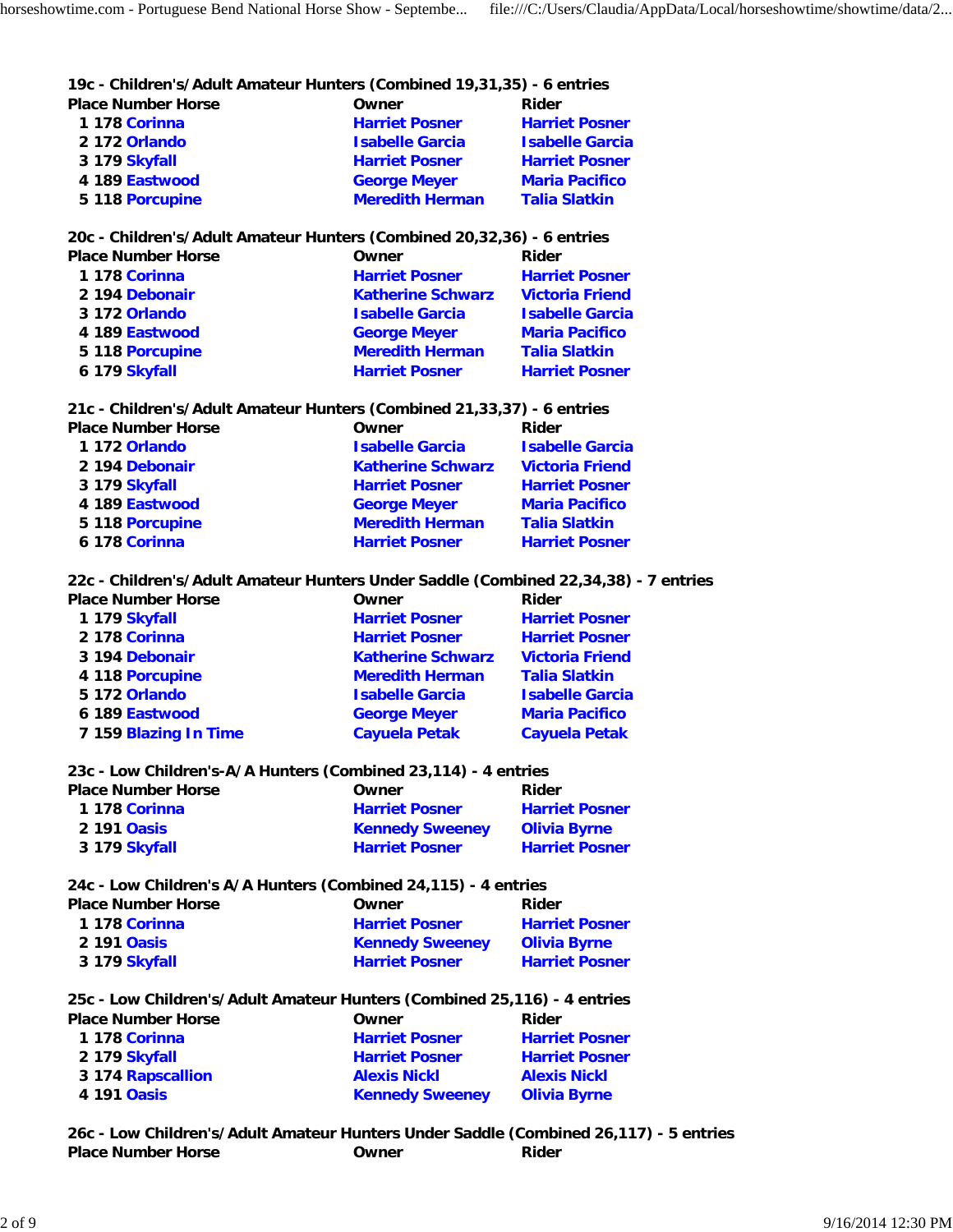| 1 191 Oasis           | <b>Kennedy Sweeney</b> | <b>Olivia Byrne</b>   |
|-----------------------|------------------------|-----------------------|
| 2 179 Skyfall         | <b>Harriet Posner</b>  | <b>Harriet Posner</b> |
| 3 178 Corinna         | <b>Harriet Posner</b>  | <b>Harriet Posner</b> |
| 4 174 Rapscallion     | <b>Alexis Nickl</b>    | <b>Alexis Nickl</b>   |
| 5 159 Blazing In Time | <b>Cayuela Petak</b>   | <b>Cayuela Petak</b>  |

## **50 - \$10,000 Barby Hartwig Hereford Junior/Amateur Owner Jumper Classic - 8 entries**

| <b>Place Number Horse</b> | Owner                                    | Rider                   |
|---------------------------|------------------------------------------|-------------------------|
| 1 123 Legis Rockstar      | Legisequine.com                          | <b>Marnye Langer</b>    |
| 2 202 Walkabout           | <b>Carly Ramsey</b>                      | <b>Carly Ramsey</b>     |
| 3 124 Picardo             | <b>Amanda Mcguady</b>                    | <b>Amanda Mcguady</b>   |
| 4 201 Arthos R            | <b>Kyu Jin (michael)</b><br><b>Whang</b> | Kyu Jin (michael) Whang |
| 5 204 Lenin               | <b>Kimara Soffe</b>                      | <b>Kimara Soffe</b>     |

## **51 - \$15,000 Seahorse Jumper Classic - 11 entries**

| <b>Place Number Horse</b> | Owner                                    | Rider                   |
|---------------------------|------------------------------------------|-------------------------|
| 1 198 Leonidas            | <b>Mark Cassar</b>                       | <b>Kristin Hardin</b>   |
| 2 123 Legis Rockstar      | Legisequine.com                          | <b>Marnye Langer</b>    |
| 3 201 Arthos R            | <b>Kyu Jin (michael)</b><br><b>Whang</b> | Kyu Jin (michael) Whang |
| 4 197 <b>BERT</b>         | <b>Emily Cohodes</b>                     | <b>Kristin Hardin</b>   |
| 5 124 Picardo             | <b>Amanda Mcquady</b>                    | <b>Amanda Mcguady</b>   |
| 6 206 Bentley             | <b>Erin Isom</b>                         | <b>Erin Isom</b>        |
| 7 158 Constantin 28       | <b>Lauren Craft</b>                      | <b>Lauren Craft</b>     |
| 8 199 No Pablo No         | <b>Terry Konkle</b>                      | <b>Kristin Hardin</b>   |

## **53c - Equitation Flat 14 & Over (Combined 53,57,56) - 8 entries**

| <b>Place Number Horse</b>  | Owner                     | Rider                     |
|----------------------------|---------------------------|---------------------------|
| 1154 Long Island Ice Tea   | <b>Michael Williamson</b> | <b>Michael Williamson</b> |
| 2 128 Gaston               | <b>Janie Andrew</b>       | <b>Ransome Rombauer</b>   |
| 3 194 Debonair             | <b>Katherine Schwarz</b>  | <b>Victoria Friend</b>    |
| 4 135 Candetto             | <b>LIc Rhys Farms</b>     | <b>Maude Frye</b>         |
| 5 171 River Cross Nobility | <b>Audrey Poole</b>       | <b>Audrey Poole</b>       |
| 6 172 Orlando              | <b>Isabelle Garcia</b>    | <b>Isabelle Garcia</b>    |
| 7 173 Chandler             | <b>Carla Kachadurian</b>  | <b>Carla Kachadurian</b>  |
| 8 174 Rapscallion          | <b>Alexis Nickl</b>       | <b>Alexis Nickl</b>       |

## **54c - Equitation Flat 13 & Under (Combined 54,55) - 6 entries**

| <b>Place Number Horse</b> | Owner                  | Rider                  |
|---------------------------|------------------------|------------------------|
| 1 177 Proverb             | <b>Tylor Nowell</b>    | <b>Camille Shelton</b> |
| 2 136 Conchito            | <b>Grace Peek</b>      | <b>Grace Peek</b>      |
| 3 191 Oasis               | <b>Kennedy Sweeney</b> | <b>Olivia Byrne</b>    |
| 4 189 Eastwood            | <b>George Meyer</b>    | <b>Maria Pacifico</b>  |
| 5 118 Porcupine           | <b>Meredith Herman</b> | <b>Talia Slatkin</b>   |
| 6 159 Blazing In Time     | <b>Cayuela Petak</b>   | <b>Cayuela Petak</b>   |

## **58c - Equitation Over Fences 17 & Under (Combined 58,59) - 30 entries**

| <b>Place Number Horse</b>                      | Owner                   | Rider                   |
|------------------------------------------------|-------------------------|-------------------------|
| 1 140 Nonchalant                               | <b>Tylor Nowell</b>     | <b>Tylor Nowell</b>     |
| 2 170 Truman                                   | <b>Katie Aoki</b>       | <b>Katie Aoki</b>       |
| 3 119 San Francisco                            | <b>Emily Maclean</b>    | <b>Emily Maclean</b>    |
| 4 128 Gaston                                   | <b>Janie Andrew</b>     | <b>Ransome Rombauer</b> |
| 5 153 Spero                                    | <b>Tali Dejong</b>      | <b>Tali Dejong</b>      |
| 6 151 Vancouver                                | <b>Elvenstar</b>        | <b>Kayla Lott</b>       |
| 7 152 Cantare E                                | <b>Paris Sommerfeld</b> | <b>Paris Sommerfeld</b> |
| 8 126 Candle Light Van De Warande Katie Browne |                         | <b>Katie Browne</b>     |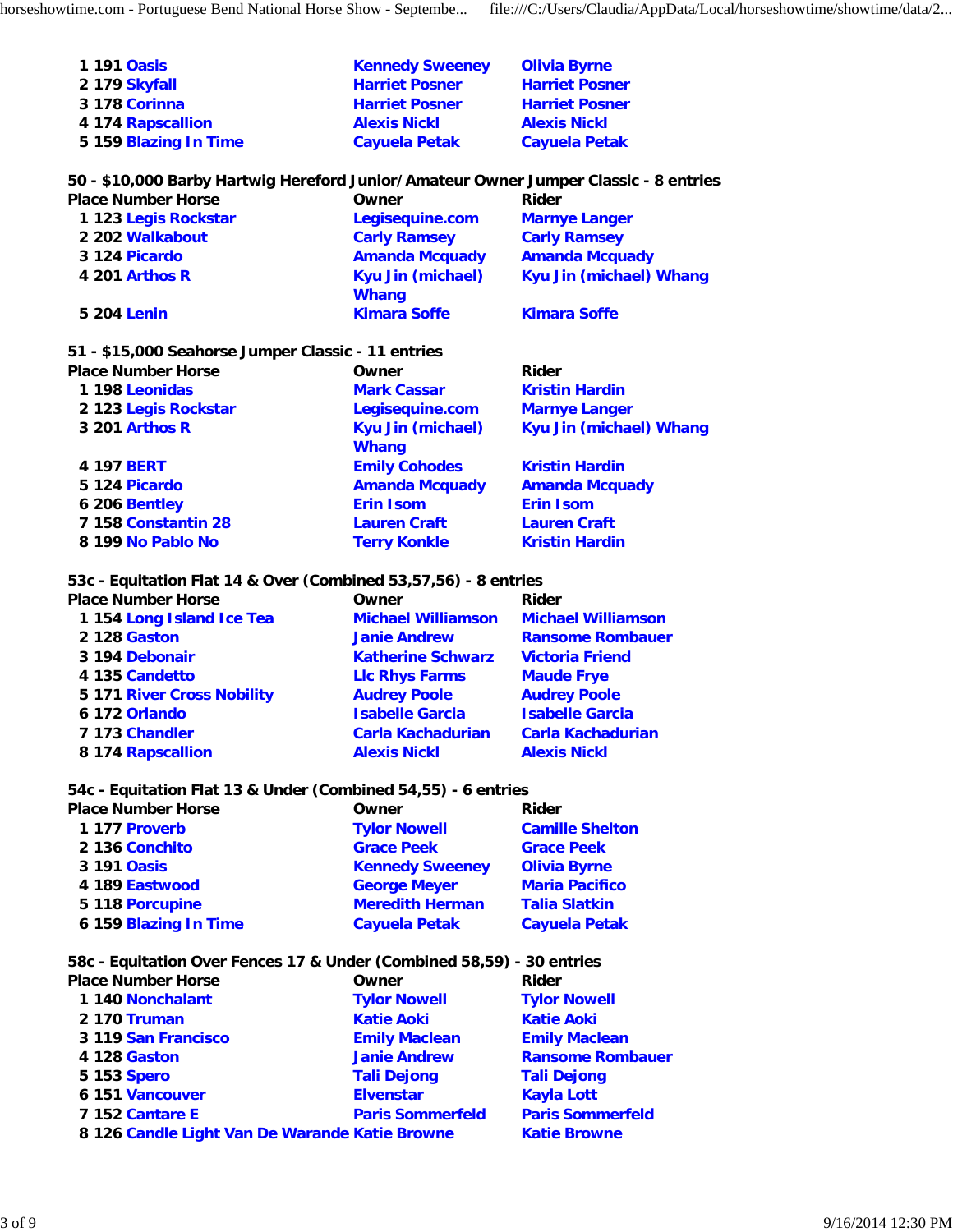#### **60 - Equitation Over Fences 18 & Over - 9 entries Place Number Horse Community Community Community Place Number Adder**

| 1 155 Verado                        | <b>Lorena Christie</b>  | <b>Lorena Christie</b>  |
|-------------------------------------|-------------------------|-------------------------|
| 2 161 Continuem                     | <b>Kathy Austin</b>     | <b>Kathy Austin</b>     |
| 3 163 Leading Edge                  | <b>Janet Koppleman</b>  | <b>Janet Koppleman</b>  |
| 4 162 Corinth                       | Lisa J. Brown           | Lisa J. Brown           |
| 5 169 Chicago 83                    | <b>Shannon B. Jones</b> | <b>Shannon B. Jones</b> |
| 6 141 Vezna                         | <b>Karen Landau</b>     | <b>Karen Landau</b>     |
| <b>7 117 Jacob</b>                  | <b>Kim Hall</b>         | <b>Kim Hall</b>         |
| 8 139 How Sweet it Is               | <b>Sherry Kozloff</b>   | <b>Sherry Kozloff</b>   |
| 67 - Golden Horse Medal - 2 entries |                         |                         |
| <b>Place Number Horse</b>           | ∩wner                   | Rider                   |

| Place Number Horse | Owner                  | <b>Rider</b>           |
|--------------------|------------------------|------------------------|
| 1 172 Orlando      | <b>Isabelle Garcia</b> | <b>Isabelle Garcia</b> |
| 2 189 Eastwood     | <b>George Meyer</b>    | <b>Maria Pacifico</b>  |

#### **70 - USEF Adult Equitation Medal - 6 entries**

| <b>Place Number Horse</b> | Owner                  | Rider                  |
|---------------------------|------------------------|------------------------|
| 1 155 Verado              | <b>Lorena Christie</b> | <b>Lorena Christie</b> |
| 2 107 Classified          | <b>Virginia Fout</b>   | <b>Virginia Fout</b>   |
| 3 117 Jacob               | <b>Kim Hall</b>        | <b>Kim Hall</b>        |
| 4 180 Widget              | <b>Tracy Burroughs</b> | <b>Laura Wasserman</b> |
| 5 165 Cassius             | <b>Julia Landmann</b>  | <b>Sheila Hart</b>     |
| 6 162 Corinth             | Lisa J. Brown          | Lisa J. Brown          |

#### **71 - PCHA Horsemanship Finals First Round - 32 entries**

| <b>Place Number Horse</b>                      | Owner                     | Rider                     |
|------------------------------------------------|---------------------------|---------------------------|
| 1 151 Vancouver                                | <b>Elvenstar</b>          | <b>Kayla Lott</b>         |
| 2 153 Spero                                    | <b>Tali Dejong</b>        | <b>Tali Dejong</b>        |
| 2 119 San Francisco                            | <b>Emily Maclean</b>      | <b>Emily Maclean</b>      |
| 4 152 Cantare E                                | <b>Paris Sommerfeld</b>   | <b>Paris Sommerfeld</b>   |
| 5 126 Candle Light Van De Warande Katie Browne |                           | <b>Katie Browne</b>       |
| 6 140 Nonchalant                               | <b>Tylor Nowell</b>       | <b>Tylor Nowell</b>       |
| 7 127 Copperfield 39                           | <b>Alexis Graves</b>      | <b>Elli Yeager</b>        |
| 8 145 Estrella                                 | <b>Future Street Farm</b> | <b>Kit Cunningham</b>     |
| 9 125 Van Gogh                                 | <b>Natalie Dean</b>       | <b>Natalie Dean</b>       |
| 10 113 Sander                                  | <b>Lily Blavin</b>        | <b>Brooke Sassa</b>       |
| 10 154 Long Island Ice Tea                     | <b>Michael Williamson</b> | <b>Michael Williamson</b> |

#### **71a - PCHA Horsemanship Finals Round 2 - 32 entries**

| <b>Place Number Horse</b>                      | Owner                   | <b>Rider</b>         |
|------------------------------------------------|-------------------------|----------------------|
| 1119 San Francisco                             | <b>Emily Maclean</b>    | <b>Emily Maclear</b> |
| 2 151 Vancouver                                | <b>Elvenstar</b>        | <b>Kayla Lott</b>    |
| 3 170 Truman                                   | <b>Katie Aoki</b>       | <b>Katie Aoki</b>    |
| 4 140 Nonchalant                               | <b>Tylor Nowell</b>     | <b>Tylor Nowell</b>  |
| 5 126 Candle Light Van De Warande Katie Browne |                         | <b>Katie Browne</b>  |
| 6 113 Sander                                   | <b>Lily Blavin</b>      | <b>Brooke Sassa</b>  |
| 7 131 P.S. I Love You                          | <b>Nikola Barnes</b>    | <b>Nikola Barnes</b> |
| 8 166 Winfield                                 | <b>Lexie Looker</b>     | <b>Lexie Looker</b>  |
| 9 152 Cantare E                                | <b>Paris Sommerfeld</b> | <b>Paris Sommer</b>  |
| 10 153 <b>Spero</b>                            | <b>Tali Dejong</b>      | <b>Tali Dejong</b>   |
|                                                |                         |                      |

#### **71b - PCHA Horsemanship Finals Round 3 - 12 entries** Place Number Horse **Community** Owner **Rider**

| 1151 Vancouver                                 | <b>Elvenstar</b>    |
|------------------------------------------------|---------------------|
| 2 126 Candle Light Van De Warande Katie Browne |                     |
| 3 140 Nonchalant                               | <b>Tylor Nowell</b> |
| 4 170 Truman                                   | <b>Katie Aoki</b>   |

**Maclean Sommerfeld** 

**Kayla Lott Katie Browne Tylor Nowell Katie Aoki**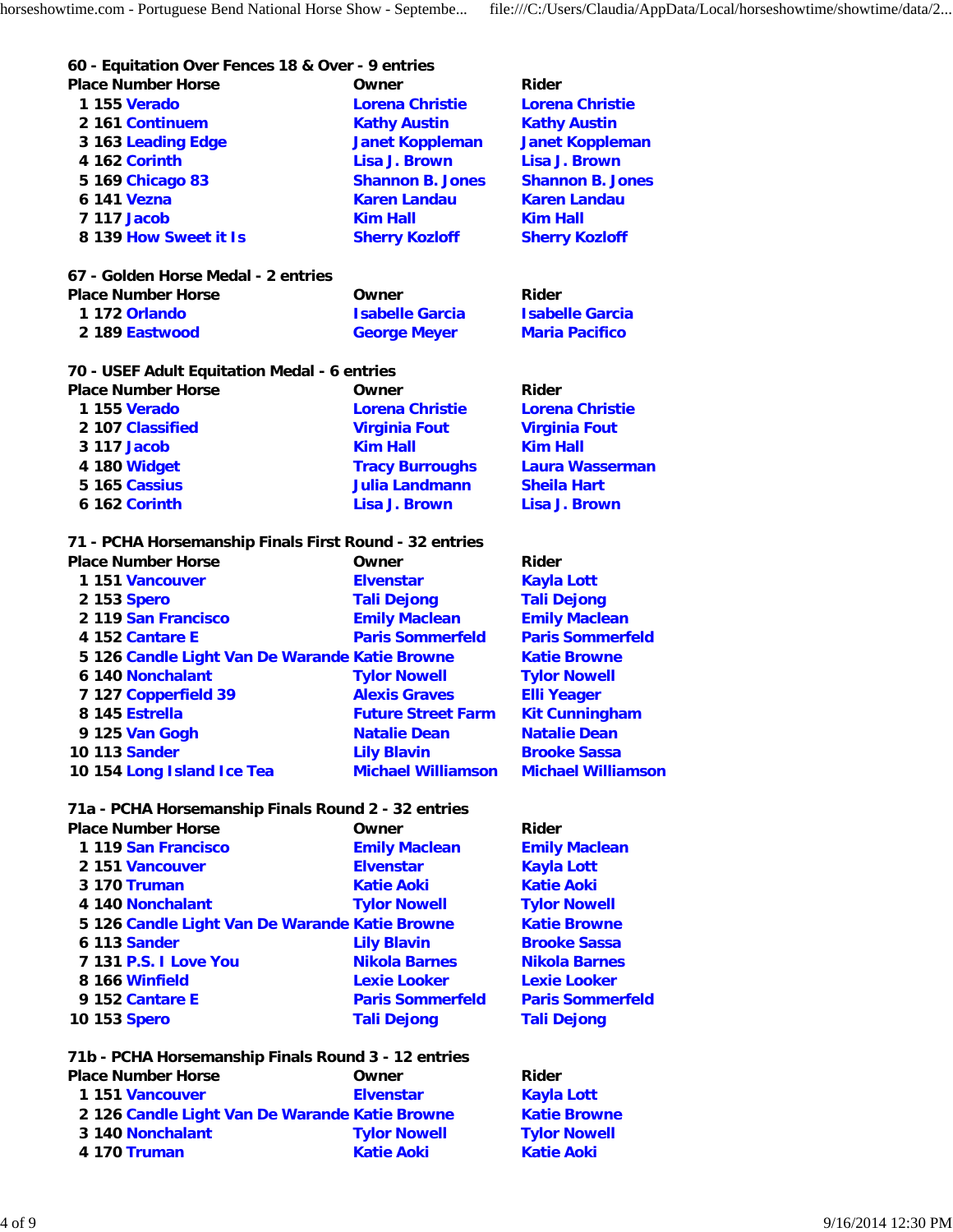| 5 127 Copperfield 39      | <b>Alexis Graves</b>      | <b>Elli Yeager</b>        |
|---------------------------|---------------------------|---------------------------|
| 6 119 San Francisco       | <b>Emily Maclean</b>      | <b>Emily Maclean</b>      |
| 7 154 Long Island Ice Tea | <b>Michael Williamson</b> | <b>Michael Williamson</b> |
| 8 145 Estrella            | <b>Future Street Farm</b> | <b>Kit Cunningham</b>     |
| 9 152 Cantare E           | <b>Paris Sommerfeld</b>   | <b>Paris Sommerfeld</b>   |
| 10 113 Sander             | <b>Lily Blavin</b>        | <b>Brooke Sassa</b>       |

#### **72 - PCHA Horsemanship Finals Warm Up - 32 entries**

| <b>Place Number Horse</b> | Owner                      | Rider                     |
|---------------------------|----------------------------|---------------------------|
| 1151 Vancouver            | <b>Elvenstar</b>           | <b>Kayla Lott</b>         |
| 2 135 Candetto            | <b>LIc Rhys Farms</b>      | <b>Maude Frye</b>         |
| 3 140 Nonchalant          | <b>Tylor Nowell</b>        | <b>Tylor Nowell</b>       |
| 4 154 Long Island Ice Tea | <b>Michael Williamson</b>  | <b>Michael Williamson</b> |
| 5 152 Cantare E           | <b>Paris Sommerfeld</b>    | <b>Paris Sommerfeld</b>   |
| 6 160 Canalanto           | <b>Horseworks Etc Inc.</b> | <b>Simone Flournoy</b>    |
| <b>7 170 Truman</b>       | <b>Katie Aoki</b>          | <b>Katie Aoki</b>         |
| 8 125 Van Gogh            | <b>Natalie Dean</b>        | <b>Natalie Dean</b>       |
|                           |                            |                           |

#### **73 - PCHA Adult Medal Finals Round 1 - 15 entries**

| <b>Virginia Fout</b><br><b>Virginia Fout</b><br>1 107 Classified       |  |
|------------------------------------------------------------------------|--|
|                                                                        |  |
| <b>Karen Landau</b><br><b>Karen Landau</b><br>2 141 Vezna              |  |
| 3 155 Verado<br><b>Lorena Christie</b><br><b>Lorena Christie</b>       |  |
| <b>Kim Hall</b><br>4 117 Jacob<br><b>Kim Hall</b>                      |  |
| 5 180 Widget<br><b>Tracy Burroughs</b><br><b>Laura Wasserman</b>       |  |
| 6 168 Smile for Me<br><b>Nancy Turrill</b><br><b>Brooke Mansker</b>    |  |
| <b>Morgan Schaeffer</b><br><b>7 149 Aleeta</b><br><b>Sandi May</b>     |  |
| <b>Shannon B. Jones</b><br><b>Shannon B. Jones</b><br>8 169 Chicago 83 |  |
| 9 133 Almazed<br><b>Lisa Klink</b><br><b>Yasmin Sexton</b>             |  |
| Lisa J. Brown<br><b>10 162 Corinth</b><br><b>Lisa J. Brown</b>         |  |

#### **73.1 - PCHA Adult Medal Finals Round 2 - 13 entries**

| <b>Place Number Horse</b> | Owner                   | Rider                   |
|---------------------------|-------------------------|-------------------------|
| 1 155 Verado              | <b>Lorena Christie</b>  | <b>Lorena Christie</b>  |
| 2 163 Leading Edge        | <b>Janet Koppleman</b>  | <b>Janet Koppleman</b>  |
| 3 149 Aleeta              | <b>Morgan Schaeffer</b> | <b>Sandi May</b>        |
| 4 141 Vezna               | <b>Karen Landau</b>     | <b>Karen Landau</b>     |
| 5 161 Continuem           | <b>Kathy Austin</b>     | <b>Kathy Austin</b>     |
| 6 107 Classified          | <b>Virginia Fout</b>    | <b>Virginia Fout</b>    |
| 7 180 Widget              | <b>Tracy Burroughs</b>  | <b>Laura Wasserman</b>  |
| 8 169 Chicago 83          | <b>Shannon B. Jones</b> | <b>Shannon B. Jones</b> |
| 9 162 Corinth             | Lisa J. Brown           | Lisa J. Brown           |
| 10 168 Smile for Me       | <b>Nancy Turrill</b>    | <b>Brooke Mansker</b>   |

**73.2 - PCHA Adult Medal Finals - Final Results - 15 entries**

| <b>Place Number Horse</b> | Owner                   | Rider                   |  |
|---------------------------|-------------------------|-------------------------|--|
| 1 155 Verado              | <b>Lorena Christie</b>  | <b>Lorena Christie</b>  |  |
| 2 141 Vezna               | <b>Karen Landau</b>     | <b>Karen Landau</b>     |  |
| 3 107 Classified          | <b>Virginia Fout</b>    | <b>Virginia Fout</b>    |  |
| 4 180 Widget              | <b>Tracy Burroughs</b>  | <b>Laura Wasserman</b>  |  |
| <b>5 149 Aleeta</b>       | <b>Morgan Schaeffer</b> | <b>Sandi May</b>        |  |
| 6 161 Continuem           | <b>Kathy Austin</b>     | <b>Kathy Austin</b>     |  |
| 7 168 Smile for Me        | <b>Nancy Turrill</b>    | <b>Brooke Mansker</b>   |  |
| 8 169 Chicago 83          | <b>Shannon B. Jones</b> | <b>Shannon B. Jones</b> |  |
| 9 163 Leading Edge        | <b>Janet Koppleman</b>  | <b>Janet Koppleman</b>  |  |
| <b>10 162 Corinth</b>     | <b>Lisa J. Brown</b>    | <b>Lisa J. Brown</b>    |  |

**74 - CPHA Foundation Equitation - 16 entries**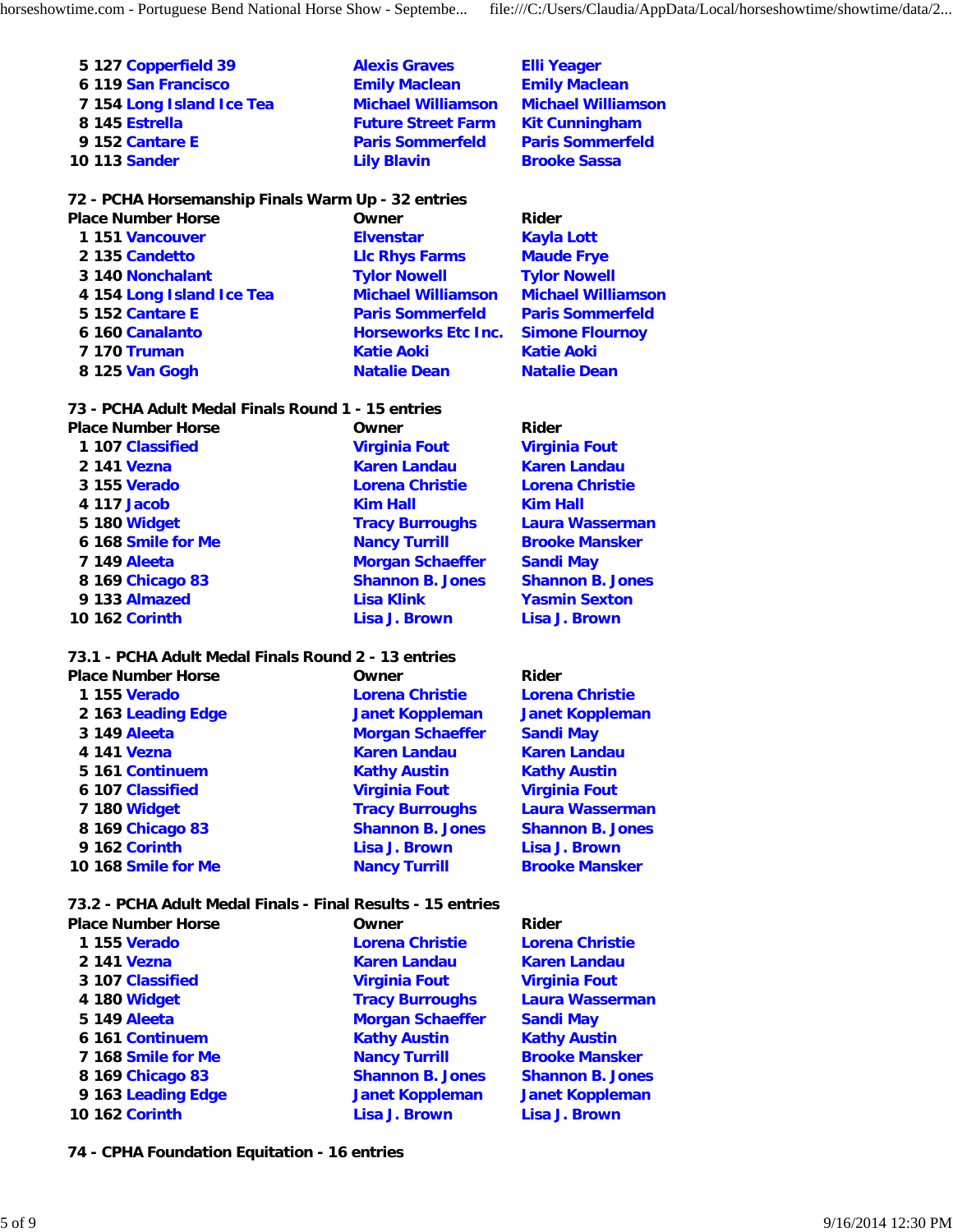| <b>Place Number Horse</b>                                                                                                            | Owner                                              | Rider                                              |
|--------------------------------------------------------------------------------------------------------------------------------------|----------------------------------------------------|----------------------------------------------------|
| 1 126 Candle Light Van De Warande Katie Browne                                                                                       |                                                    | <b>Katie Browne</b>                                |
| 2 135 Candetto                                                                                                                       | <b>LIc Rhys Farms</b>                              | <b>Maude Frye</b>                                  |
| 3 154 Long Island Ice Tea                                                                                                            | <b>Michael Williamson</b>                          | <b>Michael Williamson</b>                          |
| 4 152 Cantare E                                                                                                                      | <b>Paris Sommerfeld</b>                            | <b>Paris Sommerfeld</b>                            |
|                                                                                                                                      |                                                    |                                                    |
| 5 131 P.S. I Love You                                                                                                                | <b>Nikola Barnes</b>                               | <b>Nikola Barnes</b>                               |
| 6 194 Debonair                                                                                                                       | <b>Katherine Schwarz</b>                           | <b>Victoria Friend</b>                             |
| 7 177 Proverb                                                                                                                        | <b>Tylor Nowell</b>                                | <b>Camille Shelton</b>                             |
| 8 145 Estrella                                                                                                                       | <b>Future Street Farm</b>                          | <b>Kit Cunningham</b>                              |
| 75 - PCHA Adult Medal Finals Warm Up - 14 entries                                                                                    |                                                    |                                                    |
| <b>Place Number Horse</b>                                                                                                            | Owner                                              | Rider                                              |
| 1 161 Continuem                                                                                                                      | <b>Kathy Austin</b>                                | <b>Kathy Austin</b>                                |
| 2 155 Verado                                                                                                                         | <b>Lorena Christie</b>                             | <b>Lorena Christie</b>                             |
| 3 168 Smile for Me                                                                                                                   | <b>Nancy Turrill</b>                               | <b>Brooke Mansker</b>                              |
| 4 141 Vezna                                                                                                                          | <b>Karen Landau</b>                                | <b>Karen Landau</b>                                |
| <b>5 149 Aleeta</b>                                                                                                                  | <b>Morgan Schaeffer</b>                            | <b>Sandi May</b>                                   |
| 6 107 Classified                                                                                                                     | <b>Virginia Fout</b>                               | <b>Virginia Fout</b>                               |
| 7 180 Widget                                                                                                                         | <b>Tracy Burroughs</b>                             | <b>Laura Wasserman</b>                             |
| 8 165 Cassius                                                                                                                        | <b>Julia Landmann</b>                              | <b>Sheila Hart</b>                                 |
| 78 - Opportunity Beginner Rider Equitation O/F - 3 entries                                                                           |                                                    |                                                    |
| <b>Place Number Horse</b>                                                                                                            | Owner                                              | Rider                                              |
| 1 207 Flashette                                                                                                                      | <b>Hannah Jun</b>                                  | <b>Hannah Jun</b>                                  |
| 2 147 Midnight Oil                                                                                                                   | <b>Kristyna Lukacova</b>                           | <b>Kristyna Lukacova</b>                           |
|                                                                                                                                      |                                                    |                                                    |
| 79 - Opportunity Beginner Rider Hunters - 3 entries                                                                                  |                                                    |                                                    |
| <b>Place Number Horse</b>                                                                                                            | Owner                                              | Rider                                              |
| 1 207 Flashette                                                                                                                      | <b>Hannah Jun</b>                                  | <b>Hannah Jun</b>                                  |
| 2 147 Midnight Oil                                                                                                                   | <b>Kristyna Lukacova</b>                           | <b>Kristyna Lukacova</b>                           |
| 80 - Opportunity Beginner Rider Hunters - 3 entries                                                                                  |                                                    |                                                    |
| <b>Place Number Horse</b>                                                                                                            | Owner                                              | Rider                                              |
| 1 207 Flashette                                                                                                                      | <b>Hannah Jun</b>                                  | <b>Hannah Jun</b>                                  |
| 2 147 Midnight Oil                                                                                                                   | Kristyna Lukacova                                  | <b>Kristyna Lukacova</b>                           |
| 81 - Opportunity Beginner Rider Hunters Under Saddle - 3 entries                                                                     |                                                    |                                                    |
| <b>Place Number Horse</b>                                                                                                            | Owner                                              | <b>Rider</b>                                       |
| 1 147 Midnight Oil                                                                                                                   | Kristyna Lukacova                                  | <b>Kristyna Lukacova</b>                           |
| 2 207 Flashette                                                                                                                      | <b>Hannah Jun</b>                                  | <b>Hannah Jun</b>                                  |
|                                                                                                                                      |                                                    |                                                    |
| 82 - Opportunity Short/Long Stirrup Equitation O/F - 3 entries                                                                       |                                                    |                                                    |
| <b>Place Number Horse</b>                                                                                                            | Owner                                              | <b>Rider</b>                                       |
| 1 207 Flashette                                                                                                                      | <b>Hannah Jun</b>                                  | <b>Hannah Jun</b>                                  |
| 2 116 A Hoof And A Prayer                                                                                                            | <b>Madison Hawkins</b><br><b>Carla Kachadurian</b> | <b>Madison Hawkins</b><br><b>Carla Kachadurian</b> |
|                                                                                                                                      |                                                    |                                                    |
| 3 173 Chandler                                                                                                                       |                                                    |                                                    |
|                                                                                                                                      |                                                    |                                                    |
|                                                                                                                                      | Owner                                              | Rider                                              |
| 83 - Opportunity Short/Long Stirrup Hunters - 3 entries<br><b>Place Number Horse</b><br>1 116 A Hoof And A Prayer<br>2 207 Flashette | <b>Madison Hawkins</b><br><b>Hannah Jun</b>        | <b>Madison Hawkins</b><br><b>Hannah Jun</b>        |

| 84 - Opportunity Short/Long Stirrup Hunters - 3 entries |                        |                        |
|---------------------------------------------------------|------------------------|------------------------|
| <b>Place Number Horse</b>                               | Owner                  | Rider                  |
| 1 116 A Hoof And A Prayer                               | <b>Madison Hawkins</b> | <b>Madison Hawkins</b> |
| 2 207 Flashette                                         | <b>Hannah Jun</b>      | <b>Hannah Jun</b>      |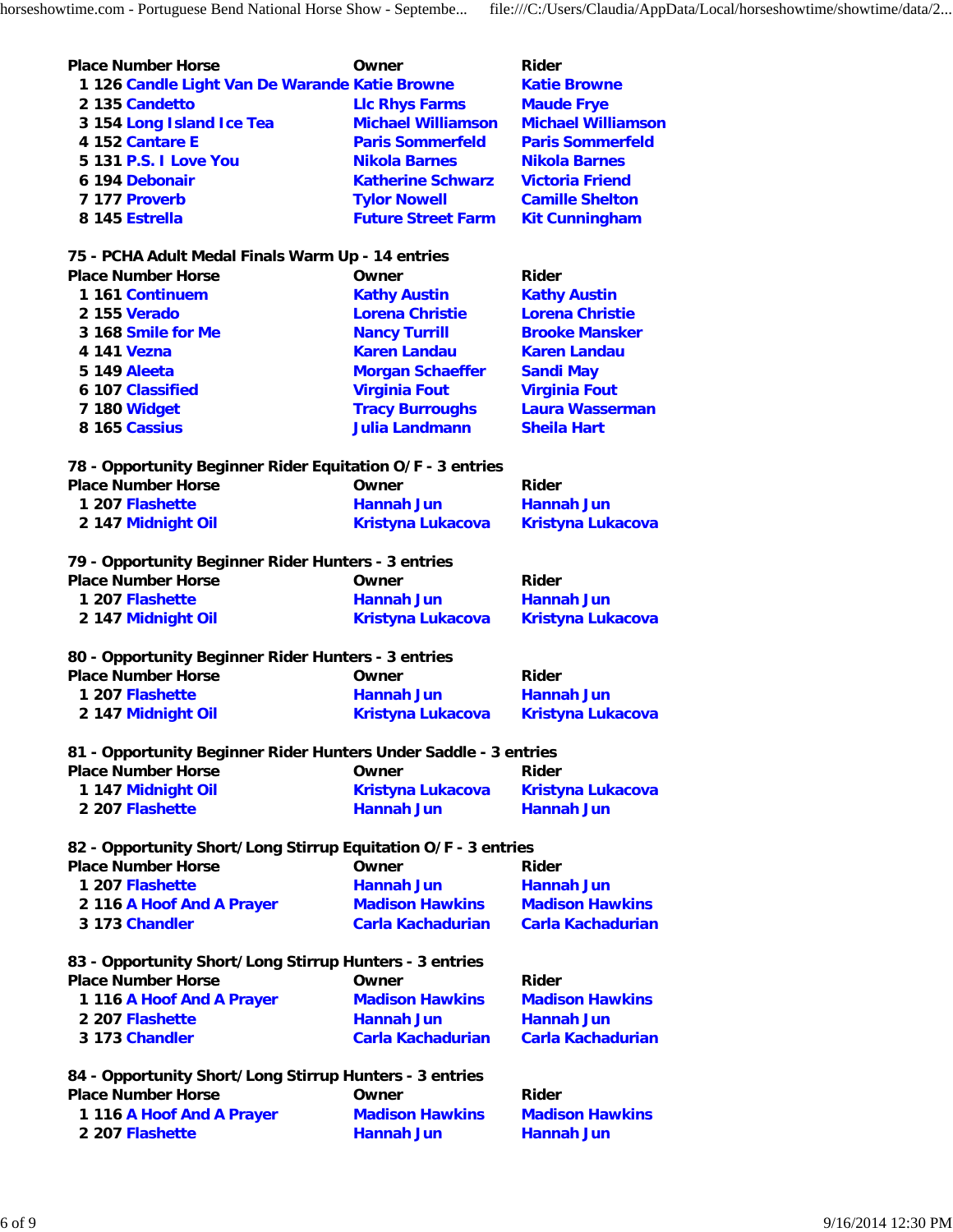| 85 - Opportunity Short/Long Stirrup Hunters Under Saddle - 3 entries<br><b>Place Number Horse</b> | Owner                                         | Rider                                        |
|---------------------------------------------------------------------------------------------------|-----------------------------------------------|----------------------------------------------|
| 1 116 A Hoof And A Prayer                                                                         | <b>Madison Hawkins</b>                        | <b>Madison Hawkins</b>                       |
| 2 207 Flashette                                                                                   | Hannah Jun                                    | <b>Hannah Jun</b>                            |
| 3 173 Chandler                                                                                    | Carla Kachadurian                             | Carla Kachadurian                            |
| 86c - Novice Equitation Flat All Ages (Combined 86,87,88) - 2 entries                             |                                               |                                              |
| <b>Place Number Horse</b>                                                                         | Owner                                         | Rider                                        |
| 1 173 Chandler                                                                                    | Carla Kachadurian                             | <b>Carla Kachadurian</b>                     |
| 2 159 Blazing In Time                                                                             | <b>Cayuela Petak</b>                          | <b>Cayuela Petak</b>                         |
| 91 - Modified Medal - 3 entries                                                                   |                                               |                                              |
| <b>Place Number Horse</b>                                                                         | Owner                                         | Rider                                        |
| 1 173 Chandler                                                                                    | Carla Kachadurian                             | Carla Kachadurian                            |
| 2 174 Rapscallion                                                                                 | <b>Alexis Nickl</b>                           | <b>Alexis Nickl</b>                          |
| 3 191 Oasis                                                                                       | <b>Kennedy Sweeney</b>                        | <b>Olivia Byrne</b>                          |
| 93 - CPHA Child/Adult Medal - 3 entries                                                           |                                               |                                              |
| <b>Place Number Horse</b>                                                                         | Owner                                         | Rider                                        |
| 1 194 Debonair                                                                                    | <b>Katherine Schwarz</b>                      | <b>Victoria Friend</b>                       |
| 2 189 Eastwood                                                                                    | <b>George Meyer</b>                           | <b>Maria Pacifico</b>                        |
| 3 172 Orlando                                                                                     | <b>Isabelle Garcia</b>                        | <b>Isabelle Garcia</b>                       |
| 94 - CPHA Horsemanship Medal - 3 entries                                                          |                                               |                                              |
| <b>Place Number Horse</b>                                                                         | Owner                                         | Rider                                        |
| 1 174 Rapscallion                                                                                 | <b>Alexis Nickl</b>                           | <b>Alexis Nickl</b>                          |
| 2 173 Chandler                                                                                    | Carla Kachadurian                             | <b>Carla Kachadurian</b>                     |
| 3 191 Oasis                                                                                       | <b>Kennedy Sweeney</b>                        | <b>Olivia Byrne</b>                          |
| 110 - Ariat National Adult Medal - 3 entries                                                      |                                               |                                              |
| <b>Place Number Horse</b>                                                                         | Owner                                         | Rider                                        |
| 1 133 Almazed                                                                                     | <b>Lisa Klink</b>                             | <b>Yasmin Sexton</b>                         |
| 2 169 Chicago 83                                                                                  | <b>Shannon B. Jones</b>                       | <b>Shannon B. Jones</b>                      |
| 3 122 Cavalier                                                                                    | <b>Lynn Lewis</b>                             | <b>Lynn Lewis</b>                            |
| 111 - THIS National Children's Medal - 7 entries                                                  |                                               |                                              |
| <b>Place Number Horse</b>                                                                         | Owner                                         | Rider                                        |
| 1 127 Copperfield 39                                                                              | <b>Alexis Graves</b>                          | <b>Elli Yeager</b>                           |
| 2 126 Candle Light Van De Warande Katie Browne                                                    |                                               | <b>Katie Browne</b>                          |
| 3 194 Debonair                                                                                    | <b>Katherine Schwarz</b>                      | <b>Victoria Friend</b>                       |
| 4 118 Porcupine                                                                                   | <b>Meredith Herman</b>                        | <b>Talia Slatkin</b>                         |
| 5 189 Eastwood                                                                                    | <b>George Meyer</b>                           | <b>Maria Pacifico</b>                        |
| 6 172 Orlando<br>7 134 Comiker                                                                    | <b>Isabelle Garcia</b><br><b>Olivia Smith</b> | <b>Isabelle Garcia</b><br><b>Emma Oliver</b> |
|                                                                                                   |                                               |                                              |
| 119 - LAHJA Horsemanship Medal - 3 entries                                                        |                                               |                                              |
| <b>Place Number Horse</b>                                                                         | Owner                                         | Rider                                        |
| 1 172 Orlando                                                                                     | <b>Isabelle Garcia</b>                        | <b>Isabelle Garcia</b>                       |
| 2 174 Rapscallion                                                                                 | <b>Alexis Nickl</b>                           | <b>Alexis Nickl</b>                          |
| 160c - Low Amateur Owner Working Hunter 3'3 18 & Over (Combined 160,160A) - 6 entries             |                                               |                                              |
| <b>Place Number Horse</b>                                                                         | Owner                                         | <b>Rider</b>                                 |
| 1 183 Maximus                                                                                     | <b>Reflexion Farms</b>                        | <b>Meredith Mateo</b>                        |
| 2 186 Chalice                                                                                     | <b>Meredith Mateo</b>                         | <b>Meredith Mateo</b>                        |
| 3 188 Carpendale                                                                                  | <b>Meredith Mateo</b>                         | <b>Meredith Mateo</b>                        |
| 4 184 Salto                                                                                       | <b>Meredith Mateo</b>                         | <b>Meredith Mateo</b>                        |
| 5 187 Cartaire                                                                                    | <b>Meredith Mateo</b>                         | <b>Meredith Mateo</b>                        |

**6 185 Lion King Meredith Mateo Meredith Mateo**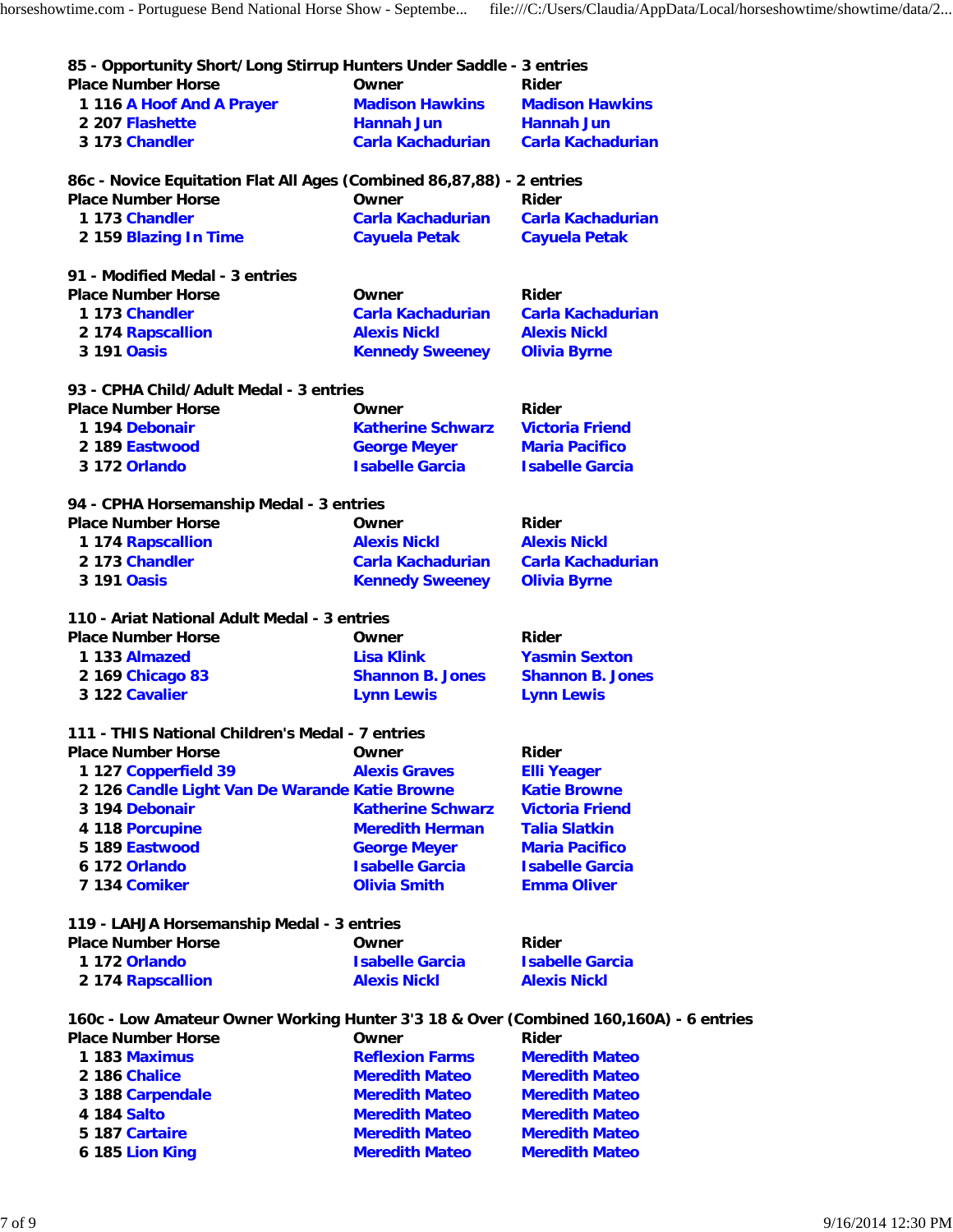**161c - Low Amateur Owner Working Hunter 3'3 18 & Over (Combined 161,161A) - 6 entries**

| <b>Place Number Horse</b> | Owner                 | Rider                 |
|---------------------------|-----------------------|-----------------------|
| 1 184 Salto               | <b>Meredith Mateo</b> | <b>Meredith Mateo</b> |
| 2 188 Carpendale          | <b>Meredith Mateo</b> | <b>Meredith Mateo</b> |
| 3 185 Lion King           | <b>Meredith Mateo</b> | <b>Meredith Mateo</b> |
| 4 186 Chalice             | <b>Meredith Mateo</b> | <b>Meredith Mateo</b> |
| 5 187 Cartaire            | <b>Meredith Mateo</b> | <b>Meredith Mateo</b> |
|                           |                       |                       |

**162c - Low Amateur Owner Working Hunter 3'3 18 & Over (Combined 162,162A) - 7 entries**

| Place Number Horse | Owner                 | Rider                 |
|--------------------|-----------------------|-----------------------|
| 1 186 Chalice      | <b>Meredith Mateo</b> | <b>Meredith Mateo</b> |
| 2 184 Salto        | <b>Meredith Mateo</b> | <b>Meredith Mateo</b> |

**163c - Low Amateur Owner Working Hunter 3'3 18 & Over U/S (Combined 163,163A) - 7 entries**

| <b>Place Number Horse</b> | Owner                  | Rider                 |
|---------------------------|------------------------|-----------------------|
| 1 187 Cartaire            | <b>Meredith Mateo</b>  | <b>Meredith Mateo</b> |
| 2 186 Chalice             | <b>Meredith Mateo</b>  | <b>Meredith Mateo</b> |
| 3 183 Maximus             | <b>Reflexion Farms</b> | <b>Meredith Mateo</b> |
| 4 185 Lion King           | <b>Meredith Mateo</b>  | <b>Meredith Mateo</b> |
| 5 188 Carpendale          | <b>Meredith Mateo</b>  | <b>Meredith Mateo</b> |

**171c - Amateur Owner Working Hunters 18 & Over (Combined 171,176) - 5 entries**

| <b>Place Number Horse</b> | Owner                   | Rider                   |
|---------------------------|-------------------------|-------------------------|
| 1 115 Winnetoe            | <b>Montana Coady</b>    | <b>Montana Coady</b>    |
| 2 181 Safari              | Laura Wasserman         | Laura Wasserman         |
| 3 176 Amarillo            | <b>Elizabeth Murray</b> | <b>Elizabeth Murray</b> |
| 4 104 Carma               | <b>Montana Coady</b>    | <b>Montana Coady</b>    |
| 5 182 Fine Design         | Laura Wasserman         | Laura Wasserman         |

**172c - Amateur Owner Working Hunters 18 & Over (Combined 172,177) - 5 entries**

| <b>Place Number Horse</b> | Owner                   | Rider                   |
|---------------------------|-------------------------|-------------------------|
| 1 181 Safari              | Laura Wasserman         | Laura Wasserman         |
| 2 182 Fine Design         | Laura Wasserman         | Laura Wasserman         |
| 3 104 Carma               | <b>Montana Coady</b>    | <b>Montana Coady</b>    |
| 4 176 Amarillo            | <b>Elizabeth Murray</b> | <b>Elizabeth Murray</b> |
| 5 115 Winnetoe            | <b>Montana Coady</b>    | <b>Montana Coady</b>    |
|                           |                         |                         |

**173c - Amateur Owner Working Hunters 18 & Over(Combined 173,178) - 5 entries**

| Owner                   | Rider                   |
|-------------------------|-------------------------|
| <b>Montana Coady</b>    | <b>Montana Coady</b>    |
| Laura Wasserman         | <b>Laura Wasserman</b>  |
| Laura Wasserman         | <b>Laura Wasserman</b>  |
| <b>Elizabeth Murray</b> | <b>Elizabeth Murray</b> |
| <b>Montana Coady</b>    | <b>Montana Coady</b>    |
|                         |                         |

#### **174c - Amateur Owner Working Hunters 18 & Over (Combined 174,179) - 5 entries**

| <b>Place Number Horse</b> | Owner                   | Rider                   |
|---------------------------|-------------------------|-------------------------|
| 1 182 Fine Design         | Laura Wasserman         | Laura Wasserman         |
| 2 104 Carma               | <b>Montana Coady</b>    | <b>Montana Coady</b>    |
| 3 181 Safari              | Laura Wasserman         | Laura Wasserman         |
| 4 115 Winnetoe            | <b>Montana Coady</b>    | <b>Montana Coady</b>    |
| 5 176 Amarillo            | <b>Elizabeth Murray</b> | <b>Elizabeth Murray</b> |

#### **175c - Amateur Owner Working Hunters 18 & Over Under Saddle (Combined 175,180) - 4 entries**

| <b>Place Number Horse</b> | Owner                | Rider                |
|---------------------------|----------------------|----------------------|
| 1 104 Carma               | <b>Montana Coady</b> | <b>Montana Coady</b> |
| 2 181 Safari              | Laura Wasserman      | Laura Wasserman      |